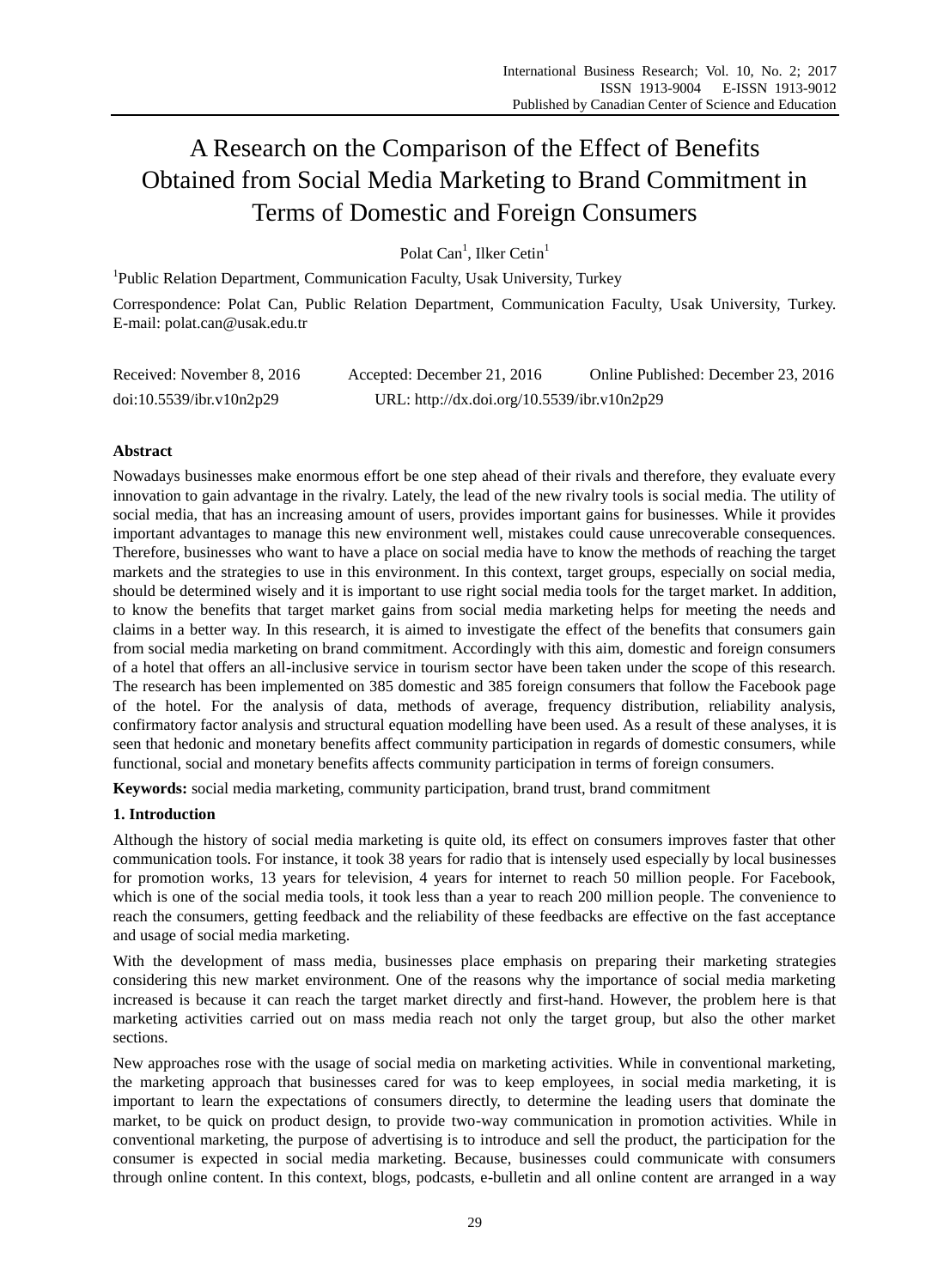that consumers would be pleased.

Social media marketing is where it was, 20 years ago, a dream to estimate where it would be, concerning its position. Its importance increases every day, thanks to this successful position it has, and using it in marketing activities provides power in rivalry. The superiority it provides in rivalry is not only used on promotion, but also on creating brand commitment. In this study, it is examined if the benefits that domestic and foreign consumers gain from social media marketing in tourism sector differ in brand trust and brand commitment.

## **2. Theoretical Framework**

#### *2.1 Social Media Marketing*

Social media, which was utilized after the development of internet, attracts intense attraction and this situation arouses interest among businesses. The top reason why businesses use social media is because consumers started doing many activities of daily life on this virtual platform. The initiative of turning to this new area by businesses caused the spring of social media concept (Sevinç, 2012). Definitions made for a better understanding of the concept of social media are as follows:

"Unlike conventional communication tools used for delivering a massage like newspapers, television and news sites; social media marketing is contacting with and establishing a dialog with the consumer" (Teo, 2006).

"It is to increase appearance and promote goods and services on internet via social media sites" (Akar, 2010).

"On activities carried out directly for consumers in online platforms, it is to increase the reputation, recognition and reliability of a good, service or brand belonging to a business and promote" (Kara & Özgen, 2012).

"Social media marketing is the activity of increasing visibility and to promoting goods and services on internet by using social media tools" (Wakeman, 2013).

As understood by the definitions above, social media marketing is to carry out the promotion and advertisement activities of conventional marketing with the help of internet and social medial tools.

Among the reasons why social media marketing is important for businesses recently is that consumers use internet longer, it is easy and reliable to shop on internet and the consumer profile has changed (Ada &Abul, 2014). On the new consumer profile, the change in the purchase process is seen in two ways. First, positive or negative comments of buyers while they purchase is being tracked in the stage of defining alternatives via social media during a research and then according to these comments, the stage of defining alternatives is completed (Kırcova, 2005).

For businesses, social media marketing is perceived as an effective, sufficient, fast and affordable way of communicating with the consumer. Because, it help to know fast about the massages, consumer claims, needs, opinions and suggestions that flow on the networks (Uygur and others, 2013). Accordingly with this purpose, businesses carry out their social media marketing in two sections. These sections are as follows (Miletsky, 2010).

Content Generation Marketing: Businesses arrange forums, hashtags and videos about their products and present these to their consumers via social media. This presentation is made by considering consumer"s features and social media channels that have more users ore preferred. Because, the amount of users means to reach more consumers that are interested in the product (Mangold&Faulds, 2009).

Viral Advertising: Businesses create the content of product and advertisements attractive. Because, users pay more attention and share attractive videos, photos and content. More shares inform more users about the product of the business on social media (Kirby&Marsden, 2006).

If the businesses do not pay enough attention on the social media marketing activities mentioned above, it is possible to face some serious problems on the market. To not to fall behind the rivals on the market, businesses should present their products with appropriate tolls and methods on social media and plan to reach to the target group (Parsons, 2002). The steps to follow on social media marketing can be listed as follows;

Right Media Choice: The thing to do as the first step of planning is to choose the right media channel. In this context, determining the website that would attract the target group and publishing informative photos, video and content about their product actively would help a business to be successful in their marketing effort (Safko, 2010).

Application Choice: Making the right choice among social media channels, especially a business creating its own application and carry out the social media marketing process via this channel would increase the effectiveness of planning (Dilmen, 2012).

Compliance among Social Media Tools: Today users use different social media tools. Choosing only one tool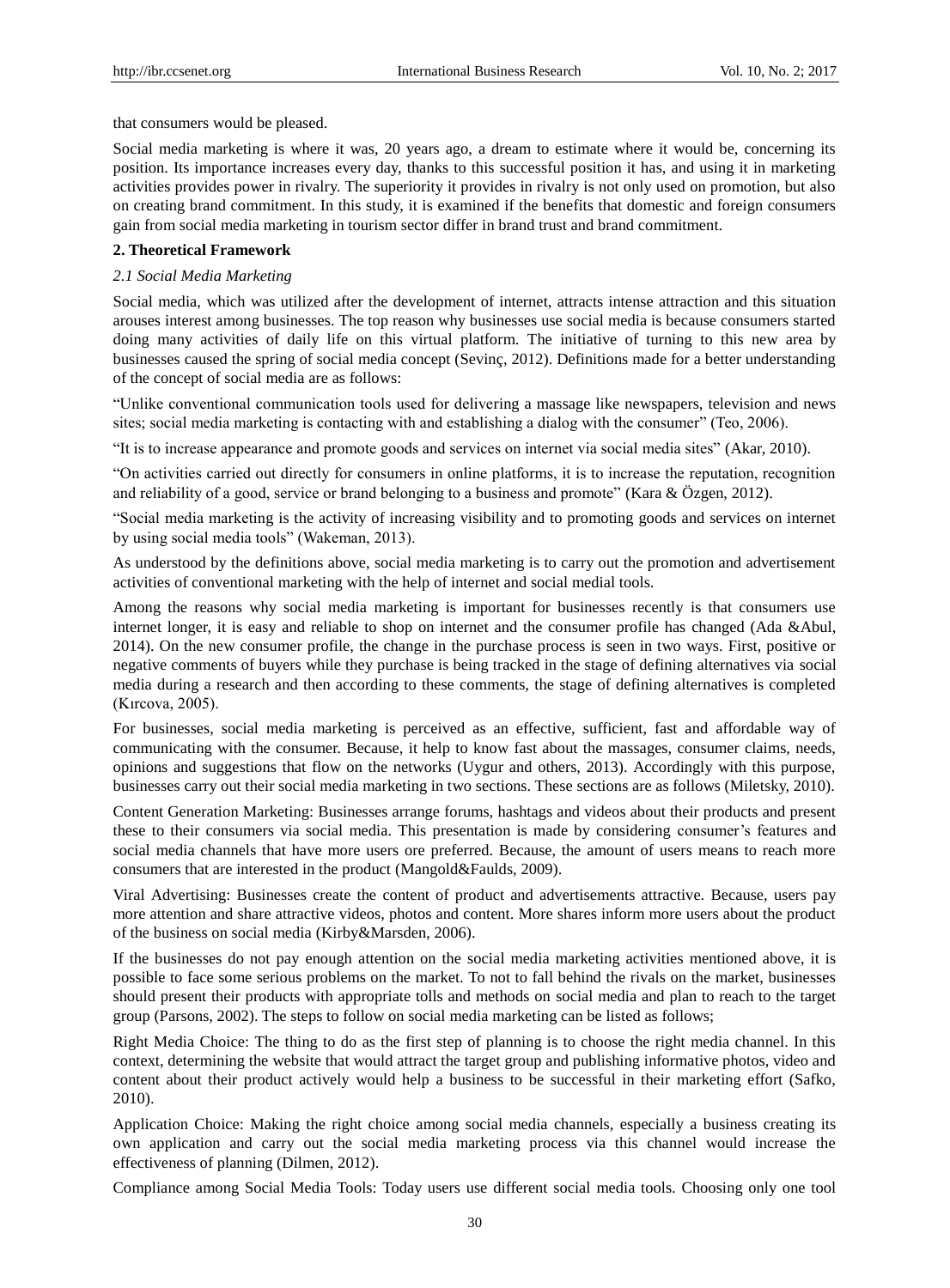would prevent a business to reach out to other consumers. To remove this situation, marketing activities should be carried out in all social media areas. The thing to be careful about is to use the similar massages in social media tools, in other words that they do not contradict with each other (Kang, 2011).

Integrated Media Communication: Businesses should not totally focus on social media and forget about the conventional media usage. Because it would help to increase the effectiveness of promotion activities by carrying out conventional and social marketing practices together and placing equal emphasis on them. There would be users in the target group who do not know how to use internet or have no knowledge on it (Mangold&Faulds, 2009).

Openness: The last thing that businesses should be careful about is that social media tool should be open to every user. Because, all users should be able to reach the business when and where they want via social media and share their opinions easily (Kang, 2011). As a result the increase in the internet usage leads businesses to use social media for marketing activities. Creating the proper marketing mix would ease reaching the target group and enable to gain superiority in rivalry.

#### *2.2 Benefits that Social Media Marketing Provides to Consumers*

The transformation of businesses with the start of marketing goods and services via social media also affects the consumers. Ones, who used to look at the show cases to buy, walk around the streets, now go through the goods and services in the website of the businesses, look over and purchase what they like (Palmer & Koenig-Levis, 2009). According to the TUIK data between April 2015 and March 2016, while ordering and purchasing rate was 24.2% in 2015, this ratio has risen up to 34.1% in 2016 (TÜİK, http://www.tuik.gov.tr/PreHaberBultenleri.do?id=21779, access date:16.08.2015). The numbers show that consumers prefer social media sites to investigate and be informed about the goods and the services.

The reason why consumers choose social media marketing is because the benefit they obtain. Researches have had different results on what these benefits are after detailed investigations (Hagel & Armstrong, 1997; Vogt & Fesenmaier, 1998; Wang & Fesenmaier, 2004; Kim et al., 2004; Hwang & Cho, 2005; Chung & Bulahis, 2008). These researchers agree that the benefits that consumers obtain from social media marketing are hedonic, social, psychological, monetary and functional benefits. In this study, these five benefits that consumers obtain from social media marketing will be examined in the given order.

Hedonic Benefit: The first of the benefits that social media marketing provide to consumers is hedonic benefit. The history of the concept "hedonic" goes far back and has philosophical foundations. That is why it would be beneficial to define the concept before we examine hedonic benefit in its social media marketing aspect. Hedonism, whose historical background goes back to B.C. and which comes from the Greek word "hedon", is defined as pleasure, delight and joy (O'Shaughnessy & O'Shaughnessy, 2007). In a different definition hedonism is defined as running after pleasure or devote oneself to pleasure, especially sensory pleasures; or in a psychological way, a doctrine that defends a behavioral manner motivated by desire to look for pleasure or avoidance of pain (Çelik, 2009).

The pleasure that an individual has after an action lies behind hedonism. This, in fact, causes hedonism to be considered as not caring about others and selfishness, which cares only about the self. Hedonist individuals keep their own satisfactions prior and act with the thought that no matter what their satisfaction should be fulfilled (Odabaşı, 2006).

The first introduction of Hedonist philosophy to the consumer is the seminar article of Hirschman and Holbrook. As stated in the article, the reason why a consumer shops is not just satisfy a need. Consumers see shopping as a pleasure and strive for reaching to this pleasure. Hedoism, which is based on shopping for individual pleasure, could really be similar with selfishness on this aspect (Barnes&Böhringer, 2011).

There are several reasons that lead an individual to hedonic consumption. These reasons include satisfying the senses of the consumer, being successful, rest, gaining new experiences, ease of maintenance, gaining prestige, ease of use, gaining new information, keeping up with the trend, being happy, spending quality time with the purchased good or service (Özdemir & Yaman, 2007). Factors that lead a consumer to hedonist consumption in conventional marketing and pull to the social media marketing have similarities. Concepts like pleasure, joy and happiness which is gained in the conventional marketing also comes to the fore in the virtual platform. Because, many consumers do not prioritize real needs in shopping, they prioritize the pleasure (Torlak and others, 2007).

Another hedonic benefit that consumers gain in social media marketing is ease. Thanks to social media marketing, consumers can meet their need by sitting in their houses. With social media marketing, consumers can have the time saved for them and utilize this time for more consumption or other activities (Zarella, 2010).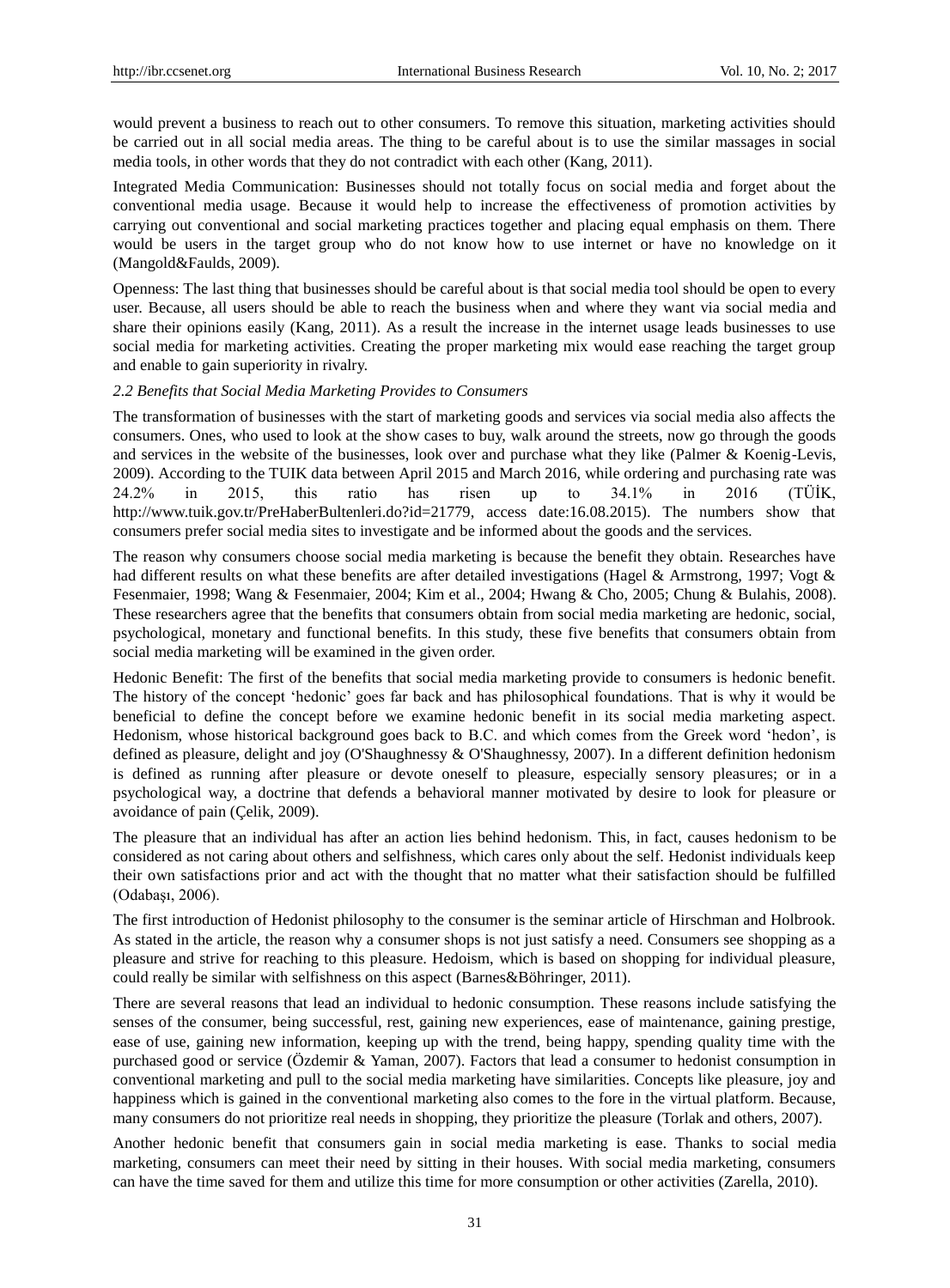Another concept that shows itself in hedonic benefit is entertainment. Consumers can look at the photos that sites offer when they are online for consumption, watch videos and join different activities. They can share the photos and videos they like and make them aware of the product either. In addition to the gain consumer have from the product, spending good time on the site and being able to explore product alternatives helps them to be happy (Park and others, 2012).

In conventional marketing, consumer goes where the business is. However, in social media marketing the purchased product comes to the door and this situation makes the consumer feel special. Moreover, consumer does not lose time on the shopping made via social media and can reach every product in the comfortable environment of a house for 24 hours (Dawson & Kim, 2009).

Social Benefit: First of the social change that started with the increase of individual users in social media is that socializing moved from real life to virtual life. Individuals have strong communication with each other on social networks (Buss & Strauss, 2009). Users with similar tastes can be more sincere and open than they are in their real life by using groups. They build strong relationships with people, whose faces they have never seen, by using the profile picture which we call avatar (Teo, 2006).

The effects of this new socializing structure that internet provided is seen on the social media marketing. With social media, consumers make contact with each other regularly (Tasner, 2010). In conventional marketing, while consumers are able to share negativity about a product with their friends and family, they can reach all the consumers through social media. Commentaries about the product support the purchase process by gathering different consumer group in data banks (Dawson & Kim, 2009).

With the increase in the importance and the usage of social media, new terms arose. First of them is "social consumer". This new consumer group places emphasis on easy access of information, which is one of the advantages of social media (Bruns, 2009). These people consider what people on social media think and form their shopping style accordingly. This new consumer group reaches for the information about businesses via social media and shares their own opinions (Kasanava and others, 2010).

Lastly, social benefit becomes prominent on the dual mutual communication between the consumer and the business. This way, a business can have the information about active consumers that it is in touch with easily. Because, there consumers state their opinions about the new product and plays an active role on developing present products (Dilmen, 2012).

Functional Benefit: With this new marketing method, businesses lose their influence on consumers. In conventional marketing, consumers go towards the way businesses designate and usually would not be able to go out of this. This decision power of businesses passes to the consumer's control with social media (Blossom, 2009). Social consumers who gather information and share it with other social consumers make the consumption decision instead of businesses. What enables this power is the functional benefit obtained from social media. Functional benefit that social media provides can be categorized as expertise power, enforcement power and effecting marketing activities directly. We can examine these benefits in this order as follows (Dholakia and others, 2004);

Expertise Power: Social media marketing offers the opportunity of shorter and more extensive research over-the-net in intended places and time instead of product search that takes too much time. With this marketing practice, consumer who have the chance to do detailed research on goods and services, is able to reach to the product commentaries of different user groups and be informed about the benefits that can be gained from the product by doing price and quality comparison on networks, instead of using the information given by businesses (Clemons, 2009).

Enforcement Power: With social media, consumers can easily be organized for unsatisfying products and services, transfer the negativities to every internet user and take steps that would cause negative results for businesses. In addition, they do not need high costs to perform these actions that would have great harm to a business. It would only take enough information to be organized in such way via social media (Oskayabaş & Yener, 2014).

Effecting Marketing Activities Directly: Businesses, in conventional marketing conception, do not pay enough attention on claims and suggestions stated by consumers and put goods and services accordingly with its own wishes on the market. However by social media, opinions of the consumer about goods is put forward and there is an effort to produce goods that are for consumer's needs (Chaney, 2009).

Social media marketing is the marketing conception that puts consumers forward. Especially, in this era what we call information age, information is power. How to use this power is an important issue. Consumers can be both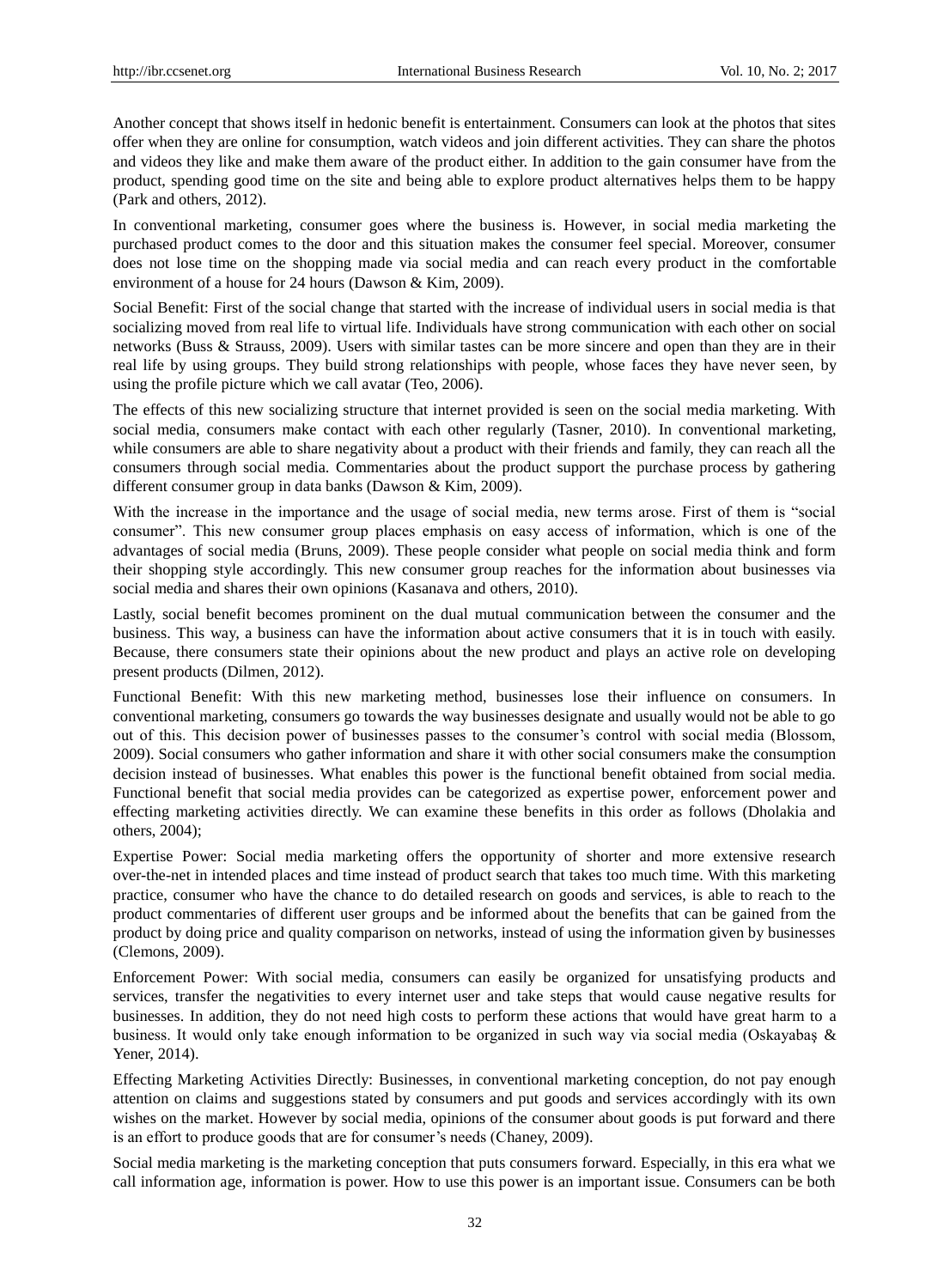beneficial and harmful with this information in their hand. With social media, businesses, who do not want consumers to use this power against them, care about putting enough importance on prioritizing consumer"s satisfaction (Zyl, 2009).

Psychological Benefit: Psychological Benefit comprises with the mutual relations of consumers on social media. Consumers do not only talk about the product they will purchase. Different individuals, even though their values and lives are much different from each other, find a common ground about their expectations and wills via product groups on social media (Blossom, 2009).

Trust is important on consumer"s preference of brand and product. Users shopping on networks share their personal information with the business and do the shopping with this information. Credit card data is one of the important information among shared info. When these data get into the wrong hands, it causes enormous loss (Oskayabaş & Yener, 2014). In this type of environment, the reason consumer can shop in peace is the trust to the quality of the system. Shopping sites could earn the trust of consumers by keeping security applications highest and enable them to shop comfortably (Hess & Story, 2005).

Another effect social media marketing leave on the consumer is that they are pleased with this shopping process. In shopping made on social media, going out of the concepts of time and space, getting easy information about the product and doing good and price comparison make a consumer pleased. In social media marketing, having no one around to disturb the consumer makes the shopping comfortable and peaceful. Consumers, having no pressure on them, could make product search on any product group, surf and compare with rival companies easily (Syed-Ahmad & Murphy, 2010).

Monetary Benefit: On purchasing transactions for consumption, in addition to the pleasure, monetary cost of the product is one of the benefits gained from social media marketing. Especially during shopping, the effort put on the salesman to cut off the price shows the importance of monetary benefit for the consumer. Because with functional benefit, discounts turn into additional motivation sources (Kirschenbaum, 2004).

In conventional marketing, consumers do not only spend for products. Until they get the product, expenditures like transportation, food, entertainment are added to shopping budget. However, in purchases made via social media, most of these expenditures are removed (Park and others, 2012).

Consumer expectations while forming monetary benefits that is obtained from shopping over-the-net plays an important role. Because, in virtual environment, consumers are able to do enough market research while evaluating products and prefer the proper alternative after a comparison (Kang, 2011). In conventional marketing process, extensive product comparison and being informed about the products in different stores are not possible and discounts that seller offers must be accepted. However today, with social media marketing, this situation that favors businesses changes in favor of consumers (Kirby & Marsden, 2006).

Among the benefits social media sites provide are special discounts and campaigns. Business offers privileged campaigns to consumers they reach through social media. Consumers feel special with these campaigns and start following the social media site of that business actively (Chan &Guillet, 2011). Today one of the leading aspects of social media marketing is that it offers low-cost products. The feeling of purchasing products for low costs leads the consumer to shop on virtual platforms. In this case, consumers follow the websites of businesses on internet and try not to miss products on sale (Park and others, 2012).

# **3. A Research on the Comparison of the Effect of Benefits Obtained from Social Media Marketing to Brand Commitment in Terms of Domestic and Foreign Consumers**

## *3.1 Purpose and Scope of the Research*

The purpose of this research is to examine if the effects of benefits consumers in all-inclusive concept tourism sector obtain from social media marketing are different in terms of domestic and foreign tourists. For this purpose, first we tried to define the effects of benefits obtained from marketing activities carried in social media on community participation, then we tried to investigate the effect of community participation on brand trust and commitment.

The scope of the research is designated as a five-star hotel that serve all-inclusive in Kuşadası town of Aydın, have a Facebook account and use this account actively. Since the hotel administration did not allow to state the hotel's name, it will not be stated. The results obtained from the research cannot be generalized for hotels and sectors that serve with different concepts.

#### *3.2 The Methodology of the Research*

Model, hypothesis and sample of the research are presented below.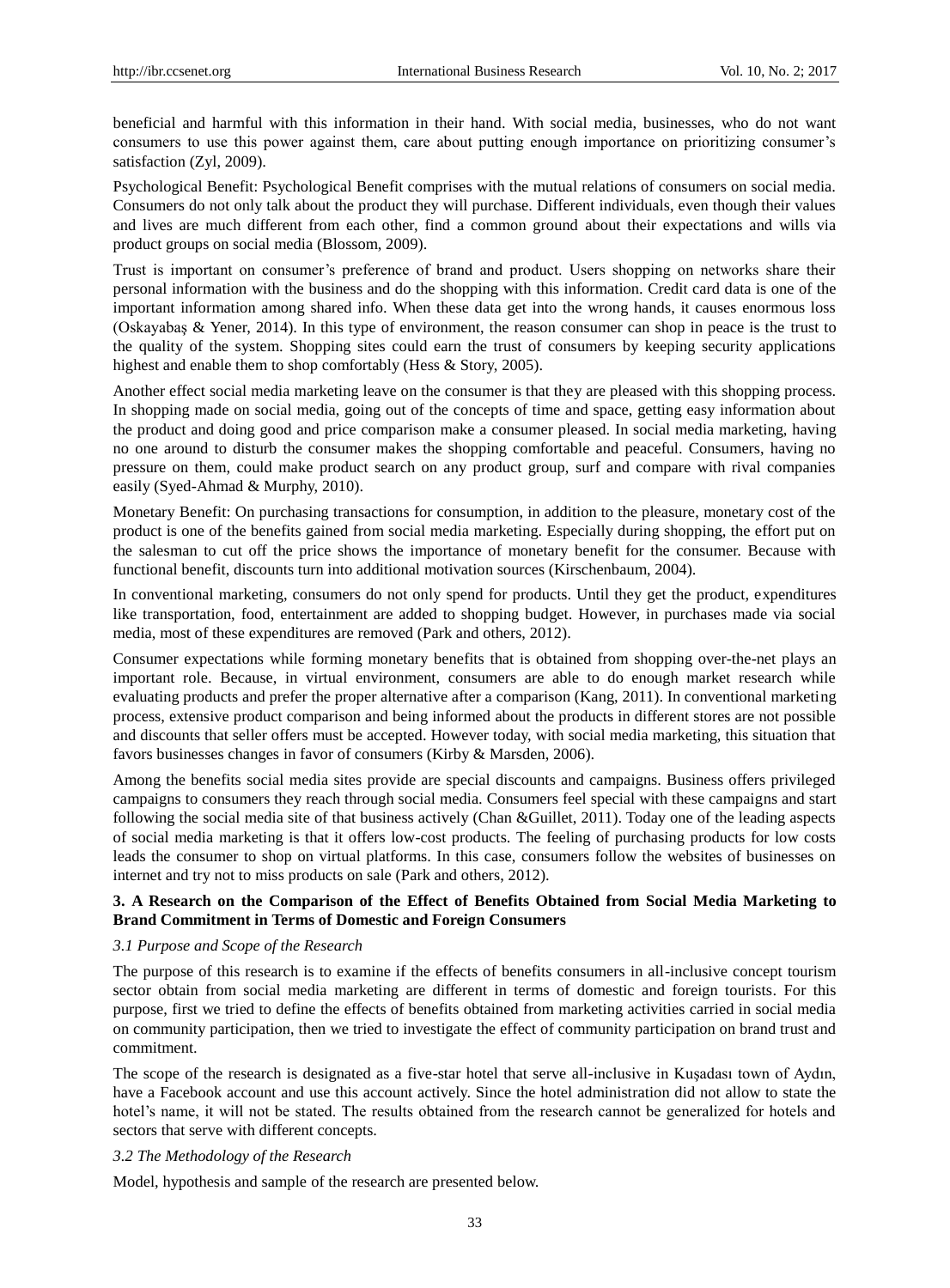#### 3.2.1 The Model of the Research

In the research model, functional benefit, social benefit, psychological benefit, hedonic benefit and monetary benefit are used as input variables in the research model. Functional benefit is the benefit that consumer that consumer get from the function of the product. Since this is a benefit based on the product, it is easy to imitate.

Social benefit generates from the relation of consumer and product. In this relation that is based on mutual communication, consumers share their opinion about the product with the business and provide sources for new products. Moreover, consumers could find officials of the business when they have a problem with the product.

The variable of psychological benefit is the spring of what consumers will gain from the product in an emotional dimension. Consumers consider factors like the statue, value, difference a products provides for them, more than the functionality of the product.

In hedonic benefit, as another variable, the thought that leads the consumers to pay the product is not that the product will meet their needs, it is the pleasure that product will provide for them. The happiness that consumers feel with purchasing shows the hedonic benefit.

The last input variable is monetary benefit. Along with emotional and functional benefits that consumer will gain from the product, product's cost is also an important preference reason. Motivational elements provided with the product like discounts, gifts, and lottery coupons forms monetary benefit dimension.

In the research model community participation and brand trust are intervalvariables, while brand commitment is output variable. In the interval variable, as we call it community participation, active participants were evaluated. This group consists of active participants that like and comment the posts on hotel"s Facebook account and also share posts in favor of the hotel. In sum, there are 8 variables in the model. Among these variables, functional benefit consists of 4 statements, it is 4 statements for social benefit, 3 statements for psychological benefit, 4 statements for hedonic benefit, 3 statements for monetary benefit, 4 statements for community participation, 4 statements for brand trust and 3 statements for brand commitment. In this situation the model is composed of 8 variables and 29 statements.

Variables used in the research model were prepared with the help of Wang & Fesenmaier (2004) for functional benefit, Dholakia and others (2004) for social benefit, Hwang & Cho (2005) for psychological benefit, Mangold & Faulds (2009) for hedonic benefit, Kang (2011) for monetary benefit, Kang (2011) for community participation, Aaker (1995) for brand trust and Pride (2010) for brand commitment.

3.2.2 Hypotheses of the Research

Hypotheses listed below are developed according to the model, purpose and expected benefits of the research:

H<sub>1a:</sub> Functional benefit effects community participation in terms of domestic tourists.

 $H_{1h}$ : Functional benefit effects community participation in terms offoreign tourists.  $H_{2a}$ : Social benefit effects community participation in terms of domestic tourists.

H<sub>2b:</sub> Social benefit effects community participation in terms offoreign tourists.

H3a: Psychological benefit effects community participation in terms of domestic tourists.

H3b: Psychological benefit effects community participation in terms of foreign tourists.

H4a: Hedonic benefit effects community participation in terms of domestic tourists.

H4b: Hedonic benefit effects community participation in terms offoreign tourists.

H5a: Monetary benefit effects community participation in terms of domestic tourists.

H5b: Monetary benefit effects community participation in terms offoreign tourists.

 $H<sub>6a</sub>$ : Community participation effects brand trust in terms of domestic tourists.

 $H<sub>6b</sub>$ : Community participation effects brand trust in terms offoreign tourists.

 $H_{7a}$ : Community participation effects brand commitment in terms of domestic tourists.

 $H_{7b}$ : Community participation effects brand commitment in terms offoreign tourists.

 $H_{8a}$ : Brand trust effects brand commitment in terms of domestic tourists.

 $H<sub>8b</sub>$ : Brand trust effects brand commitment in terms offoreign tourists.

3.2.3 Sampling Process

The main mass of the study consists of consumers who live in Kuşadası town of Aydın, use Facebook actively,

34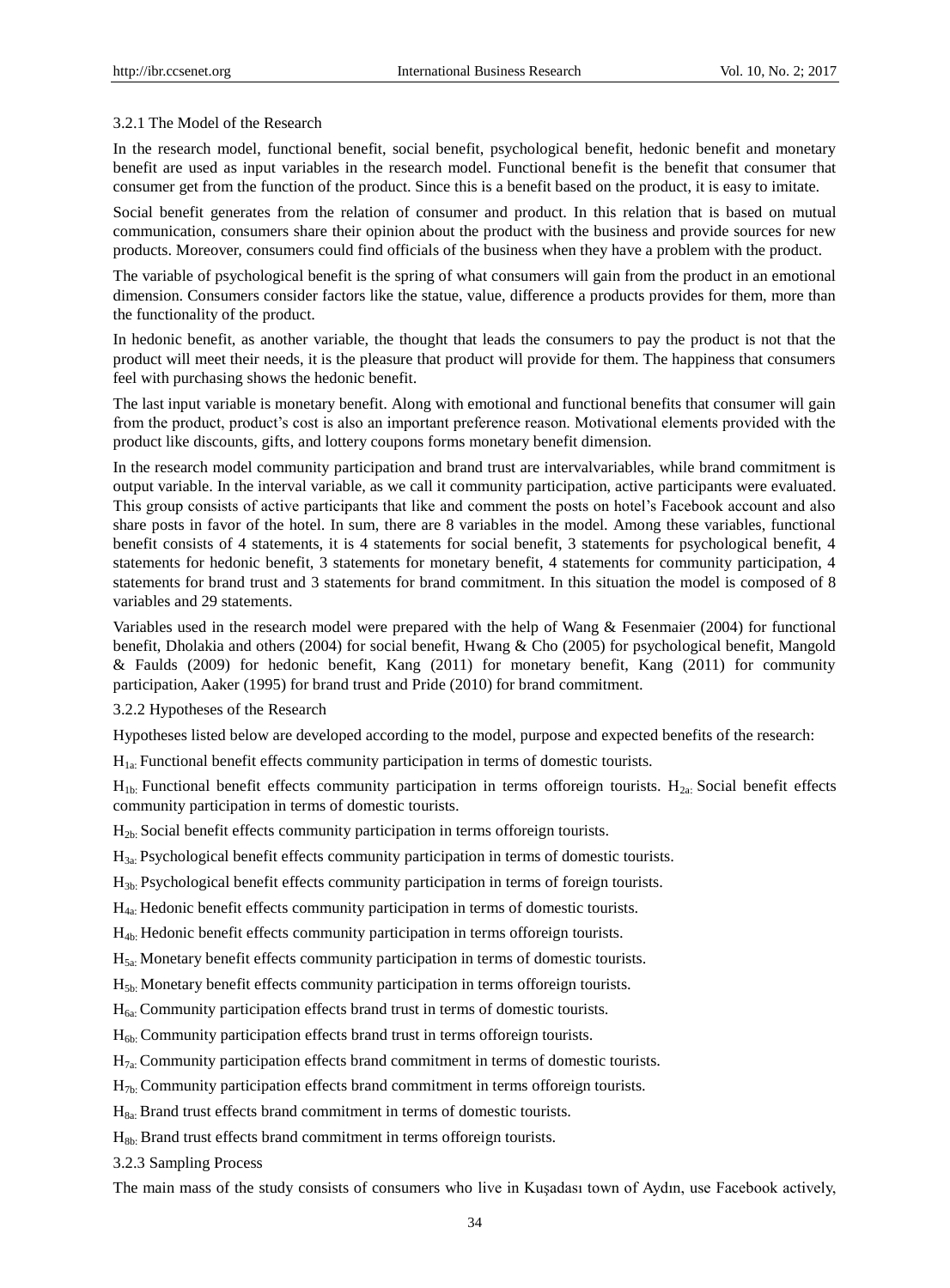are members of the Facebook page of a five-star all-inclusive hotel and are 18 or over. Since the main mass variance is not known, in %95 trust range with  $e=$ %4 error variance, sample size is designated as  $n=385$  for domestic and foreign hotel consumers each, in total 770 (Kurtuluş, 2004). Survey study was practiced between June  $1<sup>st</sup>$  and July 30<sup>th</sup>, 2016. Between these dates, consumers who spend their vacation in the studied hotel were asked how they found out about the hotel's name. This survey was made to 405 domestic and 391 foreign consumers who stated that they found the hotel"s name on Facebook. After removing deficient and incorrect surveys, 770 surveys, separated for domestic and foreign consumers were evaluated. We regarded to choose foreign consumers among European Union member countries. In this context, tourists were 76 German, 51 French, 49 English, 39 Dutch, 38 Romanian, 36 Irish, 35 Danish, 31 Polish and 30 Hungarian.

#### *3.3 Analysis of the Data*

## 3.3.1 Demographic and Economic Features of Surveyors

Participants of the research were chosen among hotel"s consumers that are over 18 and are members of Facebook page of the hotel. As for demographic and economic features, sex, civil status, age, income and educational background were analyzed. 385 domestic surveyors of the research were %50.1 male and %49.9 female. Out of them, %55.3 is married and %44.7 are single. Age distribution is that %18.9 are between 18-25, %25.7 are between 26-33, %21.8 are between 34-41, %16.2 are between 42-49, %12.7 are between 50-57 and %4.7 are 58 and over. Income distribution of domestic surveyors is %13.2 between 0-1000 TL, %23.3 between 1001-2000 TL, %44.9 between 2001-3000 and %16.6 over 3000. As for their educational background, %27.1 has high-school degree, %20.3 has two-year degree, %41.7 has undergraduate degree and %10.9 has undergraduate degree.

Out of 385 foreign surveyors, %44.9 is male and %55.1 is female. %52.2 of them is married and %47.8 is single. Their age distribution is %26.8 between 18-25, %20.3 between 26-33, %19.7 between 34-41, %14.5 between 42-49%17.1 between 50-57 and %1.6 above 58. Income distribution of the surveyors is as follows: %6.2 between 0-1000 €, %34.5 between 1001-2000 €, %53.2 between 2001-3000 €, %6.1 above 3000 €. As for their educational background, %10.4 has high-school degree, %27.5 has two-year degree, %49.1 has undergraduate degree, 13% has undergraduate degree.

#### 3.3.2 Testing the Scales of the Research

l

To test the reliability of the variables of research model, Cronbach alpha coefficient method was used to measure variable's internal consistency. This coefficient shows the degree of compliance between statements in multi-statement variable, and is valued between 0 and 1. We can say that the more this value is close to 1, the more internal value between statements in the variable is high (İslamoğlu and Alnıaçık, 2013). For domestic surveyors, it is observed that Cronbach alpha value is high for variables of functional benefit ( $\alpha$ =0.743), social benefit ( $\alpha$ =0.862), psychological benefit ( $\alpha$ =0.743), hedonic benefit ( $\alpha$ =0.786), monetary benefit ( $\alpha$ =0.968), community participation ( $\alpha$ =0.930), brand trust ( $\alpha$ =0.885) and brand commitment ( $\alpha$ =0.705). For foreign surveyors, Cronbach alpha value is high for variables of functional benefit ( $\alpha$ =0.808), social benefit ( $\alpha$ =0.937), psychological benefit ( $\alpha$ =0.848), hedonic benefit ( $\alpha$ =0.718), monetary benefit ( $\alpha$ =0.978), community participation ( $\alpha$ =0.875), brand trust ( $\alpha$ =0.910) and brand commitment ( $\alpha$ =0.734).

After seeing that research variables are reliable, confirmatory factor analysis was applied to test the compliance of these variables to our example. In the first stage of analysis, confirmatory factor analysis was done for domestic consumers and it is found that psychological benefit, monetary benefit, community participation and brand commitment are in perfect compliance<sup>1</sup> with the example. However, it is seen that compliance values of functional benefit, social benefit, hedonic benefit and brand trust variables are not in acceptable limits. Examining the modifications, statements of "FB1: I think the following is important obtaining up-to-date information about the Hotel brand" from functional benefit variable, "SB4: I think the following is important getting involved with other members" from social benefit variable, "HB1: I think the following is important being amused by other members" from hedonic benefit variable and "BT4:The Hotel brand meets its promises" from brand trust variable, that offer the highest value modification on Chi-square, were left out of the analysis. It is seen that the values obtained after completed modifications were in perfect compliance.

According to the results of confirmatory factor analysis made for foreign consumers, Psychological benefit and

<sup>&</sup>lt;sup>1</sup> Perfect Compliance Values;  $0 \le \chi^2 \le 2df$ ,  $0.05 \le p \le 1.00$ ,  $0 \le \chi^2/df \le 2$ ,  $0 \le RMSEA \le 0.05$ ,  $0 \le SRMR \le 0.05$ , 0.95≤NFI≤1.00, 0.97≤NNFI≤1.00, 0.97≤CFI≤1.00, 0.95≤GFI≤1.00, 0.90≤AGFI≤1.00, 0.95≤IFI≤1.00 (Schermelleh-Engel and others, 2003).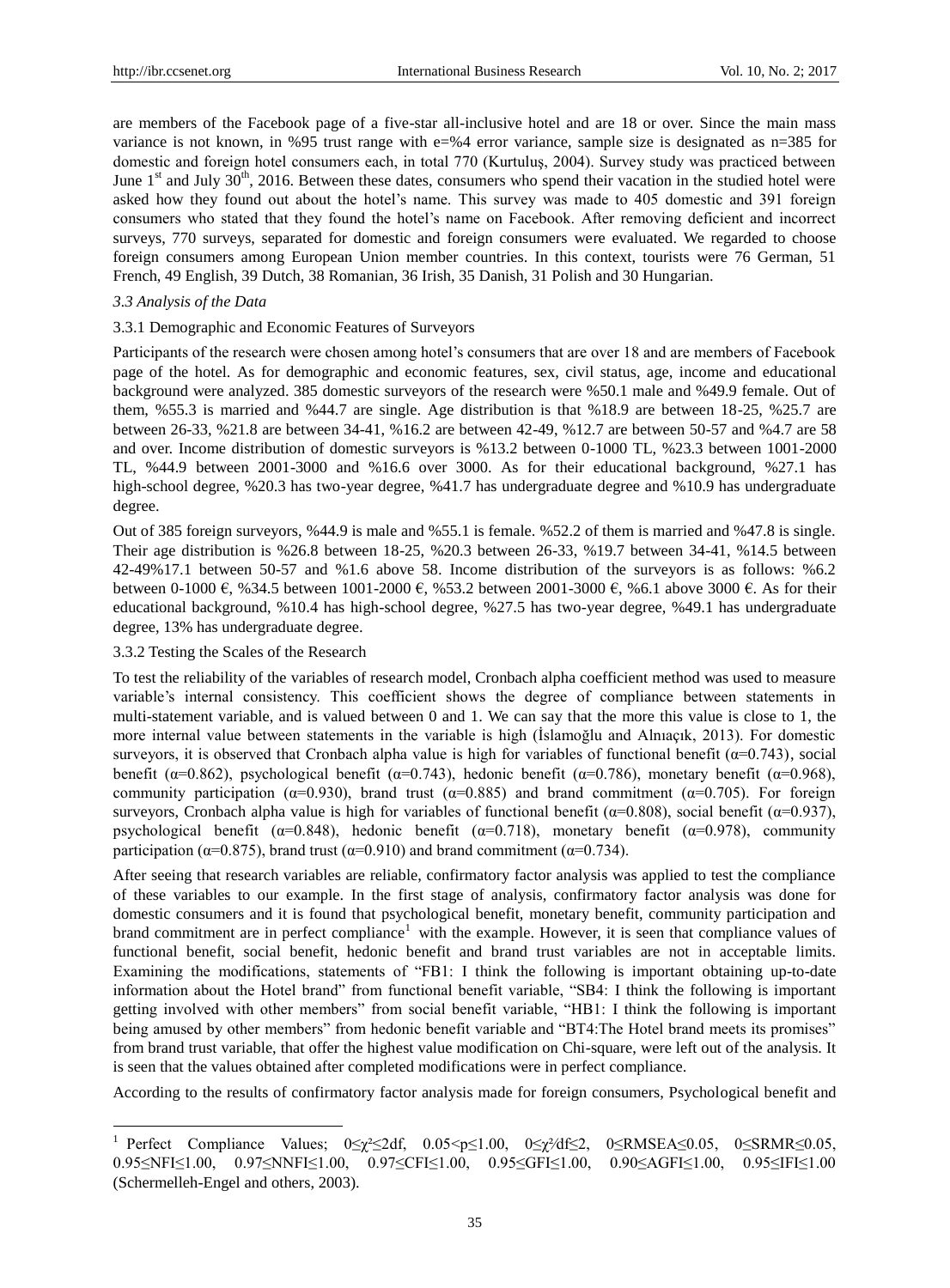brand commitment variables are in perfect compliance with the example, while community participation and brand trust variables are in acceptable compliance<sup>2</sup>. However, it is seen that compliance values of functional benefit, social benefit and hedonic benefit variables are in acceptable limits. Thereupon, after examining modifications, statements of FB3: I think the following is important efficiently communicating online" from functional benefit, "SB4: I think the following is important getting involved with other members" from social benefit variable and "HB2: I think the following is important having fun on the brand"s Facebook page" from hedonic benefit variable,that offer the highest value modification on Chi-square, are left out of the research.It is seen that the values obtained from modifications are between perfect compliance values.

In conclusion, as a result of confirmatory factor analysis, it is decided to use total of 8 variables and 25 statements as 3 for functional benefit, 3 for social benefit, 3 for psychological benefit, 3 for hedonic benefit, 3 for monetary benefit, 4 for community participation, 3 for brand trust and 3 for brand commitment for domestic consumers. For foreign consumers, it is decided to use total of 8 variables and 2 statements as 3 for functional benefit, 3 for social benefit, 3 for psychological benefit, 3 for hedonic benefit, 3 for monetary benefit, 4 for community participation, 4 for brand trust and 3 for brand commitment.

Table 1. In the Model Designed For Domestic Consumers, Average, Standard Deviation, t Values, Standard Coefficients,  $R^2$  and Error Variations

| <b>Constructs</b> Items                             | Mean | Standard<br>Deviation | t value | Standardized<br>Solution | R <sup>2</sup> | Error<br>Variance |
|-----------------------------------------------------|------|-----------------------|---------|--------------------------|----------------|-------------------|
| <b>Hedonic Benefits</b>                             |      |                       |         |                          |                |                   |
| HB2: I think the following is important having fun  |      | 1.30                  | 2.28    | 0.96                     | 0.92           | 0.14              |
| on the brand's Facebook page.                       | 3.87 |                       |         |                          |                |                   |
| HB3: I think the following is important seeking     |      |                       | 7.37    |                          |                |                   |
| enjoyment on this Facebook page.                    | 3.88 | 1.29                  |         | 0.87                     | 0.75           | 0.41              |
| HB4: I think the following is important being       | 4.08 | 1.06                  | 12.80   | 0.67                     |                | 0.34              |
| entertained on this Facebook page.                  |      |                       |         |                          | 0.44           |                   |
| <b>Monetary Benefits</b>                            |      |                       |         |                          |                |                   |
| MB1: I think the following is important obtaining   |      |                       |         |                          |                |                   |
| discounts or special deals that most consumers      | 4.29 | 1.09                  | 4.59    | 0.98                     | 0.96           | 0.04              |
| don't get.                                          |      |                       |         |                          |                |                   |
| MB2: I think the following is important obtaining   |      |                       |         |                          |                |                   |
| better prices than other consumers.                 | 4.30 | 1.08                  | 2.68    | 0.99                     | 0.98           | 0.02              |
| <b>Community Participation</b>                      |      |                       |         |                          |                |                   |
| CP1: I take an active part in the brand Hotel's     |      |                       |         |                          |                |                   |
| Facebook page.                                      | 3.38 | 1.23                  | 13.48   | 0.67                     | 0.45           | 0.84              |
| CP2: I frequently provide useful information to     |      |                       |         |                          |                |                   |
| other members.                                      | 3.43 | 1.15                  | 5.30    | 0.97                     | 0.94           | 0.09              |
| CP3: In general, I post messages and responses on   |      |                       |         |                          |                |                   |
| the brand's Facebook page with great enthusiasm     | 3.38 | 1.13                  | 5.93    | 0.96                     | 0.93           | 0.11              |
| and frequency.                                      |      |                       |         |                          |                |                   |
| <b>Brand Trust</b>                                  |      |                       |         |                          |                |                   |
| BT1: What the Hotel brand says about its            |      |                       |         |                          |                |                   |
| products/service is true.                           | 3.14 | 1.10                  | 2.53    | 0.93                     | 0.87           | 0.12              |
| BT2: I feel I know what to expect from the Hotel    | 3.66 | 1.23                  | 13.28   | 0.47                     | 0.85           | 0.11              |
| brand.                                              |      |                       |         |                          |                |                   |
| BT3: The Hotel brand is very reliable.              | 3.12 | 1.14                  | 8.08    | 0.79                     | 0.62           | 0.37              |
| <b>Brand Commitment</b>                             |      |                       |         |                          |                |                   |
| BC1: If the Hotel brand had no available            |      |                       |         |                          |                |                   |
| reservations, I would have no problem finding a     | 4.26 | 1.08                  | 7.99    | 0.76                     | 0.57           | 0.58              |
| different Hotel with which I would want to make     |      |                       |         |                          |                |                   |
| reservations.                                       |      |                       |         |                          |                |                   |
| BC2: I consider myself to be highly loyal to the    | 3.60 |                       | 10.27   | 0.67                     |                |                   |
| Hotel brand.                                        |      | 1.09                  |         |                          | 0.45           | 0.97              |
| BC3: When another brand has a special deal (e.g.,   |      |                       |         |                          |                |                   |
| discounted room rate), I generally visit that Hotel | 4.24 | 1.08                  | 9.92    | 0.69                     | 0.47           | 0.64              |
| with the better deal.                               |      |                       |         |                          |                |                   |

3.3.3 Testing the Research Model for Domestic and Foreign Consumers

l

To designate the effect of functional benefit, social benefit, hedonic benefit and monetary benefit variables to

<sup>&</sup>lt;sup>2</sup>Acceptable Compliance Values:  $2df \leq \chi^2 \leq 3df$ ,  $0.01 \leq p \leq 0.05$ ,  $2 \leq \chi^2/df \leq 3$ ,  $0.05 \leq \text{RMSEA} \leq 0.08$ ,  $0.05 \leq \text{SRMR} \leq 0.10$ , 0.90≤NFI≤0.95, 0.95≤NNFI≤0.97, 0.95≤CFI≤0.97, 0.90≤GFI≤0.95, 0.85≤AGFI≤0.90, 0.90≤IFI≤0.95 (Schermelleh-Engel vd., 2003).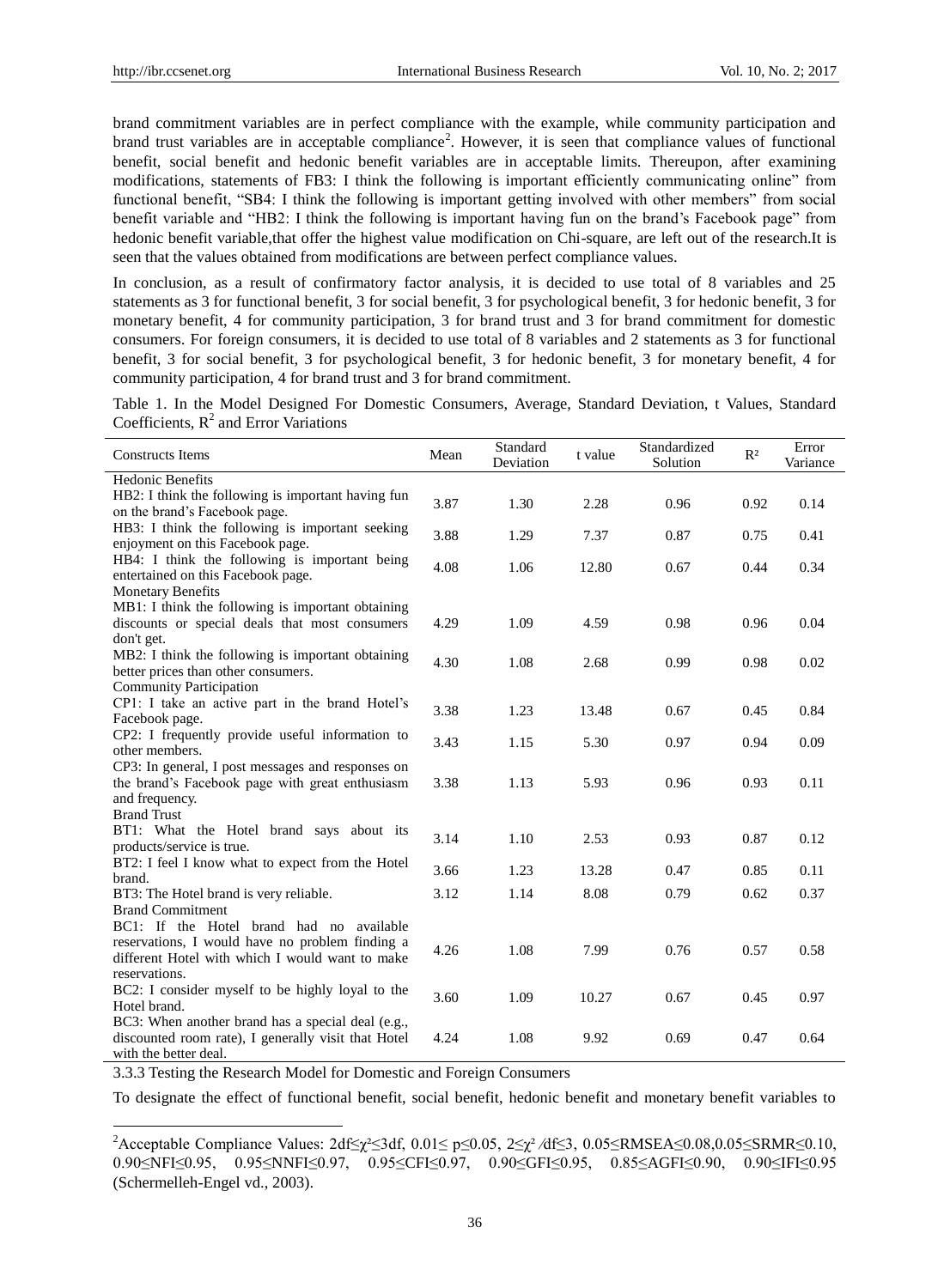community participation, effect of community participation to brand trust and effect of brand trust to brand commitment, Structural Equation Modelling (Path analysis) is used.

For domestic consumers, it is seen after the first analysis that compliance index value is not in acceptable limits. After seeing that the values are not in acceptable limits, t values between variables have been investigated first. As a result of this investigation, after seeing that t vales between functional, social and psychological benefit variables and community participation are 0.81, 1.78 and 0.96, these variables have been removed from the model and  $H_{1a}$ ,  $H_{2a}$  and  $H_{3a}$  hypotheses have been denied. Since compliance values were at desirable level, statements of "MB3: I think the following is importantreceiving free coupons for the Hotel brand by becoming a member of the Facebook page" from monetary benefit variable and "CP4: I do my best to participate in activities offered on the brand"s Facebook page" from community participation variable, that offer the highest value modification on Chi-square, are left out of the research and it is seen that the model has desired compliance value and average, standard deviation, t values, standard coefficients,  $R^2$  and error variations of statements in the model are shown in Table 1.

Table 2. In the Model Designed For Foreign Consumers, Average, Standant Deviation, t Values, Standard Coefficients, R 2 and Error Variations

| <b>Constructs Items</b>                                                | Mean | Standard<br>Deviation | t value | Standardized<br>Solution | R <sup>2</sup> | Error<br>Variance |
|------------------------------------------------------------------------|------|-----------------------|---------|--------------------------|----------------|-------------------|
| <b>Functional Benefits</b>                                             |      |                       |         |                          |                |                   |
| FB1: I think the following is important obtaining                      | 4.16 | 1.02                  | 6.12    | 0.82                     | 0.11           | 0.93              |
| up-to-date information about the Hotel brand.                          |      |                       |         |                          |                |                   |
| FB2: I think the following is important conveniently                   | 3.59 | 1.21                  | 23.35   | 0.94                     | 0.88           | 0.18              |
| communicating with others online.                                      |      |                       |         |                          |                |                   |
| FB4: I think the following is important sharing                        | 3.66 | 1.21                  | 22.05   | 0.90                     | 0.81           | 0.27              |
| experiences in the Hotel brand.<br>Social Benefits                     |      |                       |         |                          |                |                   |
| SB1: I think the following is important having trust                   | 3.59 | 1.18                  | 19.62   | 0.83                     | 0.69           | 0.42              |
| in the community of Facebook.                                          |      |                       |         |                          |                |                   |
| SB2: I think the following is important establishing                   |      |                       |         |                          |                |                   |
| and maintaining relationships with other members of                    | 3.49 | 1.21                  | 22.40   | 0.90                     | 0.81           | 0.27              |
| Facebook.                                                              |      |                       |         |                          |                |                   |
| think<br>SB3: I<br>the<br>following<br>is<br>important                 | 3.55 | 1.14                  | 22.19   | 0.90                     | 0.81           | 0.25              |
| communicating with other members.                                      |      |                       |         |                          |                |                   |
| <b>Psychological Benefits</b>                                          |      |                       |         |                          |                |                   |
| PB2: I think the following is important seeking a                      | 3.66 | 1.16                  | 17.94   | 0.99                     | 0.97           | 0.05              |
| sense of belonging.<br>PB3: I think the following is important seeking |      |                       |         |                          |                |                   |
| self-identity.                                                         | 3.97 | 1.19                  | 13.61   | 0.72                     | 0.52           | 0.93              |
| <b>Monetary Benefits</b>                                               |      |                       |         |                          |                |                   |
| MB1: I think the following is important obtaining                      |      |                       |         |                          |                |                   |
| discounts or special deals that most consumers don't                   | 4.25 | 1.17                  | 27.21   | 0.99                     | 0.98           | 0.02              |
| get.                                                                   |      |                       |         |                          |                |                   |
| MB2: I think the following is important obtaining                      |      |                       |         |                          |                |                   |
| better prices than other consumers.                                    | 4.26 | 1.18                  | 26.99   | 0.99                     | 0.98           | 0.03              |
| MB3: I think the following is important receiving                      |      |                       |         |                          |                |                   |
| free coupons for the Hotel brand by becoming a                         | 4.11 | 1.24                  | 23.68   | 0.92                     | 0.85           | 0.23              |
| member of the Facebook page.                                           |      |                       |         |                          |                |                   |
| <b>Community Participation</b>                                         |      |                       |         |                          |                |                   |
| CP1: I take an active part in the brand Hotel's                        | 3.57 | 1.19                  | 9.81    | 0.68                     | 0.15           | 0.76              |
| Facebook page.                                                         |      |                       |         |                          |                |                   |
| CP2: I frequently provide useful information to other                  | 3.43 | 1.09                  | 7.84    | 0.89                     | 0.79           | 0.25              |
| members.                                                               |      |                       |         |                          |                |                   |
| CP4: I do my best to participate in activities offered                 | 3.38 | 1.05                  | 7.96    | 0.96                     | 0.92           | 0.08              |
| on the brand's Facebook page.<br><b>Brand Trust</b>                    |      |                       |         |                          |                |                   |
| BT1: What the Hotel brand says about its products is                   |      |                       |         |                          |                |                   |
| true.                                                                  | 3.90 | 1.18                  | 12.96   | 0.91                     | 0.83           | 0.23              |
| BT3: The Hotel brand is very reliable.                                 | 3.80 | 1.18                  | 41.55   | 0.99                     | 0.98           | 0.02              |
| BT4: The Hotel brand meets its promises.                               | 3.77 | 1.19                  | 39.77   | 0.98                     | 0.96           | 0.05              |
| <b>Brand Commitment</b>                                                |      |                       |         |                          |                |                   |
| BC2: I consider myself to be highly loyal to the                       |      |                       |         |                          |                |                   |
| Hotel brand.                                                           | 3.44 | 1.19                  | 6.96    | 0.72                     | 0.18           | 0.81              |
| BC3: When another brand has a special deal (e.g.,                      |      |                       |         |                          |                |                   |
| discounted room rate), I generally visit that Hotel                    | 4.19 | 1.09                  | 9.35    | 0.75                     | 0.56           | 0.53              |
| with the beter.                                                        |      |                       |         |                          |                |                   |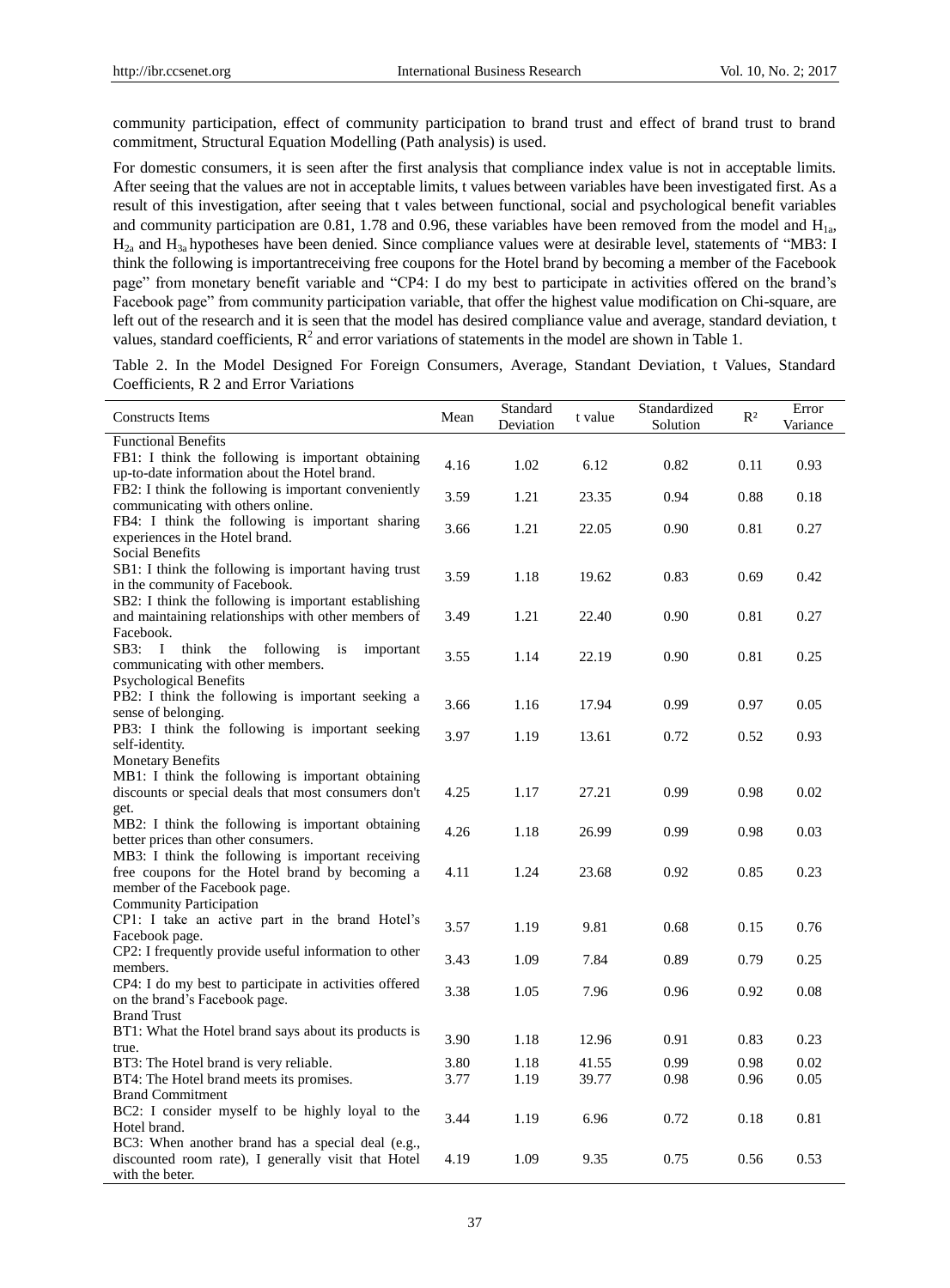For foreign consumers, at the end of the first analysis, it is that compliance index values are not in acceptable limits. After seeing that the values were not in acceptable limits, first t values between variables have been examined. As a result of this examination, after seeing that hedonic benefit variation"s t value is 1.22, the variable has been removed from the model and  $H_{4b}$ has been denied. Since compliance values are not as desired, statements of "CP3: In general, I post messages and responses on the brand"s Facebook page with great enthusiasm and frequency" from community participation variable, "BT2: I feel I know what to expect from the Hotel brand" from brand trust and "BC1: If the Hotel brand had no available reservations, I would have no problem finding a different Hotel with which I would want to make reservations" from brand commitment, that offer the highest value modification on Chi-square, are left out of the research and it is seen that the model has desired compliance values. In the model designed for foreign consumers, average, standard deviation, t values, standard coefficients,  $R^2$  and error variations of statements in the model are shown in Table 2.

In conclusion, it is found by the model designed for domestic consumers that hedonic and monetary benefits effect community participation and accordingly community participation effects brand trust and brand commitment. In the model designed for foreign consumers, functional benefit, social benefit, psychological benefit and monetary benefit effects community participation. Community participation has effect on brand trust and brand commitment. The trust placed on the brand is also effective on brand commitment. Summary information of research hypotheses are presented in Table 3 below.

|  | Table 3. Summary of Support for Hypotheses Based on The Results of SEM in The Research Model |  |  |  |  |  |  |  |
|--|----------------------------------------------------------------------------------------------|--|--|--|--|--|--|--|
|  |                                                                                              |  |  |  |  |  |  |  |

| Hypotheses                                                                                          | t value                | Standardized<br>Solution | R <sup>2</sup> | Error<br>Variance |  |  |  |
|-----------------------------------------------------------------------------------------------------|------------------------|--------------------------|----------------|-------------------|--|--|--|
| $H1a$ : Functional benefit effects community participation in terms of<br>domestic tourists.        | <b>NON-SIGNIFICANT</b> |                          |                |                   |  |  |  |
| $H_{1b}$ : Functional benefit effects community participation in terms of<br>foreign tourists.      | 2.81                   | 0.76                     | 0.58           | 0.41              |  |  |  |
| $H2a$ : Social benefit effects community participation in terms of<br>domestic tourists.            |                        | <b>NON-SIGNIFICANT</b>   |                |                   |  |  |  |
| $H_{2h}$ . Social benefit effects community participation in terms of foreign<br>tourists.          | 3.16                   | 0.81                     | 0.49           | 0.56              |  |  |  |
| $H_{3a}$ . Psychological benefit effects community participation in terms of<br>domestic tourists.  | <b>NON-SIGNIFICANT</b> |                          |                |                   |  |  |  |
| $H_{3h}$ : Psychological benefit effects community participation in terms of<br>foreign tourists.   | 2.99                   | 0.77                     | 0.80           | 0.37              |  |  |  |
| $H_{4a}$ . Hedonic benefit effects community participation in terms of<br>domestic tourists.        | 2.62                   | 0.76                     | 0.70           | 0.29              |  |  |  |
| $H_{4b}$ . Hedonic benefit effects community participation in terms of<br>foreign tourists.         | <b>NON-SIGNIFICANT</b> |                          |                |                   |  |  |  |
| $H5a$ : Monetary benefit effects community participation in terms of<br>domestic tourists.          | 3.20                   | 0.81                     | 0.81           | 0.11              |  |  |  |
| $H_{5b}$ : Monetary benefit effects community participation in terms of<br>foreign tourists.        | 2.24                   | 0.69                     | 0.69           | 0.42              |  |  |  |
| $H6a$ . Community participation effects brand trust in terms of domestic<br>tourists.               | 2.73                   | 0.78                     | 0.48           | 0.42              |  |  |  |
| $H_{6h}$ . Community participation effects brand trust in terms of foreign<br>tourists.             | 3.82                   | 0.92                     | 0.71           | 0.36              |  |  |  |
| $H_{7a}$ : Community participation effects brand commitment in terms of<br>domestic tourists.       | 3.29                   | 0.66                     | 0.61           | 0.36              |  |  |  |
| $H_{7h}$ . Community participation effects brand commitment in terms of<br>foreign tourists.        | 3.43                   | 0.87                     | 0.95           | 0.05              |  |  |  |
| $H_{8a}$ . Brand trust effects brand commitment in terms of domestic<br>tourists.                   | 8.36                   | 0.91                     | 0.59           | 0.38              |  |  |  |
| H <sub>8b:</sub> Brand trust effects brand commitment in terms offoreign tourists.<br>$\sim$ $\sim$ | 2.15                   | 0.65                     | 0.98           | 0.03              |  |  |  |

## **4. Conclusion and Suggestions**

The importance of social media that constantly increase the number of users is increasing day by day as a new, efficient and leading method that businesses prefer to have rivalry advantage. To be different among rivals, the preferred method to reach for potential consumers and to exist in this competitive environment is social media marketing. With this method, marketing activities carried out between consumer and sellers are now carried on virtual platform. Today, many businesses are carrying out product promotion, price discount and consumer opinions for product improvement via the communication made with users that follow social media accounts businesses have.

Social media marketing provides many benefits for not only businesses but also consumers. In this virtual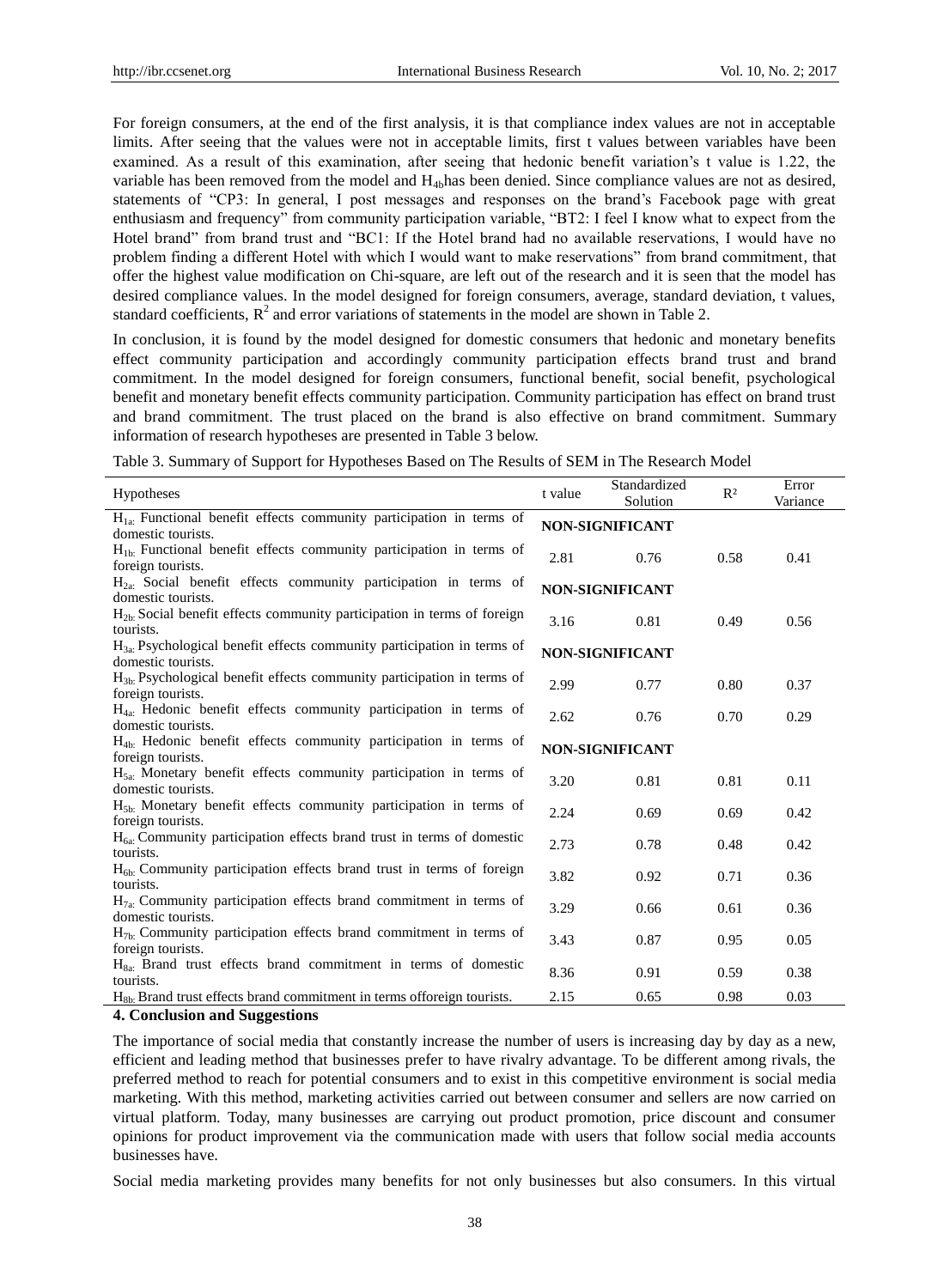environment, consumers can reach for the information about any product that they want to purchase fast, easy and safe. In conventional marketing, information transformed from mouth to mouth is obtained through user group posts on social media accounts. The power that businesses had before is now in the hands of consumers. Because, consumers can transfer their opinions about a product to possible buyers on the other side of the world via social networks.

This study made with the purpose of measuring the effect of benefits gained from social media marketing on brand commitment has been implemented on tourism area which is an important branch of service industry. In this study, in which if benefits gained in terms of domestic and foreign consumers are different, was investigated, these results were obtained:

Most of the surveyors of this research are male, married, between 26-33, has between 2001-3000 TL income and a high-school degree. Most of the foreign surveyors are female, married, between 18-25, has 2001-3000  $\epsilon$ income, and a high-school degree. While designating that domestic tourists gain hedonic and social benefit from social media marketing, foreign consumers gain functional, social, psychological and monetary benefit.

In terms of domestic consumers, entertainment provided by hedonic benefit which is gained from social media marketing is as important as consumption for consumers. Consumers that participated on the research think that spending quality time on hotel's Facebook page is important. Therefore, it is important to ensure that they spend entertaining time on social media accounts. On posts that are on behalf of the hotel, the aim should not only be giving information. Especially in service industry, in hotels that are important entertainment tools, this concept should have a priority. It should be ensured that consumers follow the Facebook account of the hotel and take a look at regularly.

Monetary benefit is another benefit that domestic consumer gain from social media marketing. In conventional marketing, affordable price concept which is important for consumers is also prior in social media marketing. Especially in social media marketing where consumers can make price-quality research more easily, it is important to have affordable price for consumers. Data obtained from this study have designated that along with the rivalry of brands, consumers use social media to have an affordable vacation. To be able to stay in a hotel for a more affordable price, rivalry, indirectly, incents to be a member of hotel"s social media account. Because in this competitive environment, it is necessary to follow the social media account of the hotel regularly not to miss latest discounts. Therefore, consumers who want to be in this rivalry keep active participation on the Facebook account.

Data taken from consumers about monetary benefit variable shows that in social media marketing, activities like coupon, promotion, lottery ticket are important for consumers. Especially, they wish to have these when they follow hotel"s Facebook page. With this type of rights, consumers, along with being hotel"s consumers, do a volunteer marketing of the hotel by advertising these campaigns to their close ones. Community participation is also affected by these activities that require constant active participation.

According to the results of the research, functional benefit has a direct effect on community participation in regards to foreign consumers. According to the data gathered from surveyors, it is determined that consumers place great emphasis on mutual communication in social media marketing. With the communication that consumers make, they share information about hotel with each other. This sharing is effective on their decision process. Consumers that carry out mutual communication effect community participation, which is an interval variable in the model, in functional benefit dimension. A subtitle in community participation, online participants make mutual contact on social media accounts. Another factor on functional benefit dimension is the communication that consumers have with the hotel. Gathered data shows that regularly updated Facebook accounts draws consumer's attention. Therefore, businesses who carry their marketing activities on social media should share posts regularly. However, if these shared posts are used for wrong purposes, consumers do not pay attention.

According to the data gathered from surveyors, in functional benefit, former consumers" experiences are important. Possible consumers evaluate positive and negative commentaries of former consumers about a product or service. These evaluations effect consumers' preferences.

It is designated that social benefit has direct effect on community participation in terms of foreign consumers. Especially with the increasing in usage of social media, socialization is being carried out on social networks. In this socialization process, social media users build sincere relations with people they have never seen. During these relations, it is important to trust the communicated group. Especially, in social media, it is designated that trust has an important value for consumers. Suggestions of people who are trusted are paid attention.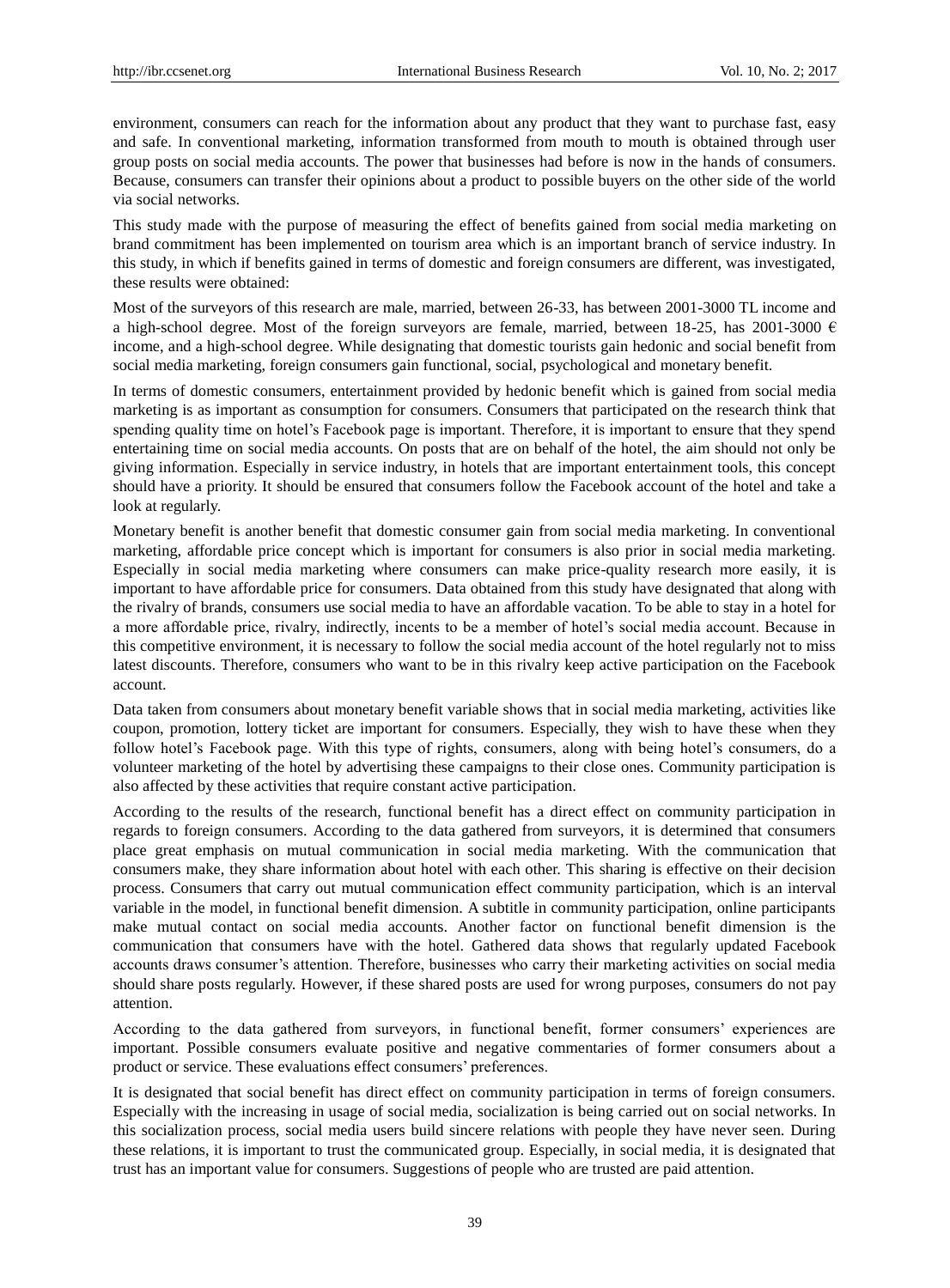According to research results, socializing continues during marketing. Consumers try to join groups in the Facebook page of the hotel. Because, there is a share of information in these groups and they should not be destitute of it. Therefore, socializing on social media is an important concept. However, not every user is in this interaction. The reason is that there are some posts in the Facebook page of the hotel, which they do not find appropriate for them. If the information shared via the account is out of consumer"s interest or disturbing, consumers keep themselves away from this area. A business should not fall in these errors.

Following suggestions can be made regarding the findings of the research;

- Hotel brands that use social media marketing should regularly update their social media accounts. Attentions of the consumers should be driven by regular posts. Detailed information about hotel"s campaigns, activities, services should be given on the account. Taking this information from another source may cause wrong informing.

- While hotel brand can carry out its marketing activities on one social media tool, it would be more beneficial to more tools. Because each social media tool serve with a different feature. While Twitter offers short and quick communication opportunity, with Instagram hotel photos can be filtered and presented to followers. Using these social media tools in compliance could provide success in social media marketing.

- The first mistake done in this area is not to fully understand the power of social media. Mistakes done here can cause problems that will be hard for the businesses to recover. The first reason of making mistake is incorrect policies about social media accounts that managers who lack information about social media. Therefore, businesses who want to reach the target with social media marketing should be managed by trained personnel who are an expert on the issue.

- Businesses that work international in service industry like hotels should be careful about language diversity. Using only Turkish explanations on publicity of a hotel that host consumers from different countries would be an incorrect policy. Along with Turkish, having accounts in languages like English, German, French and Russian would be beneficial. However, if there is no time and budget for this practice, there could be a translation in different languages with Turkish explanations.

- Different arrangements on social media accounts should be paid attention. If consider Facebook as an example, using hotel's name or logo for profile picture and a wide-angled photo of the hotel for cover photo, we can have a visually successful page arrangement. Moreover, sharing contact and location information of the hotel in the about section would be easy for the consumers who needs information.

- Social media is a rapidly developing area and needs constant update. Every structural innovation should be integrated by the hotel. Social media accounts" old versions should be renewed with new versions.

#### **References**

Aaker, D. (1995). *Building Strategies Brand*. New York:The Free Press.

- Ada, S., & Abul, A. (2014). İşletmelerde sosyal medya kullanımı: İşletme bölümü öğrencilerinin algıları üzerine bir araştırma*.* S*ütçü İmam Üniversitesi İİBF Dergisi, 4*(1), 316-327.
- Akar, E. (2010). *Sosyal medya pazarlaması sosyal web'te pazarlama stratejileri*. Ankara:Elif Yayınevi.
- Barnes, S. J., & Böhringer, M. (2011). Modeling Use Continuance Behaviour in Microblogging Services: The Case of Twitter. *Journal of Computer Information Systems, 51*(4), 2.
- Blossom, J. (2009). *Content notion surviving and thriving as social media changes our work, our lives, our future.* İndia:Wiley Publishing.
- Bruns, A. (2009). Social media tools for users generated content social drivers behind growing consumer participation in user-led content generation. *Volume. 2 User Engangemet Strategies Smart Service.*  <https://doi.org/10.1093/oxfordhb/9780195326529.003.0017>
- Buss, A., & Strauss, N. (2009). *Online Communities Handbook: Building Your Business and Brand OnThe Web.* USA: New Riders Press.
- Chan, N. L., & Guillet, B. D. (2011). Investigation of Social Media Marketing: How Does the Hotel Industryin Hong Kong Perform in Marketing on Social Media Websites? *Journal of Travel & Tourism Marketing, 28,*  345-368.<https://doi.org/10.1080/10548408.2011.571571>
- Chaney, P. (2009). *The Digital Handshake Seven Proven Strategies to Grow Your Business Using Social Media.* USA:Willey and Sons.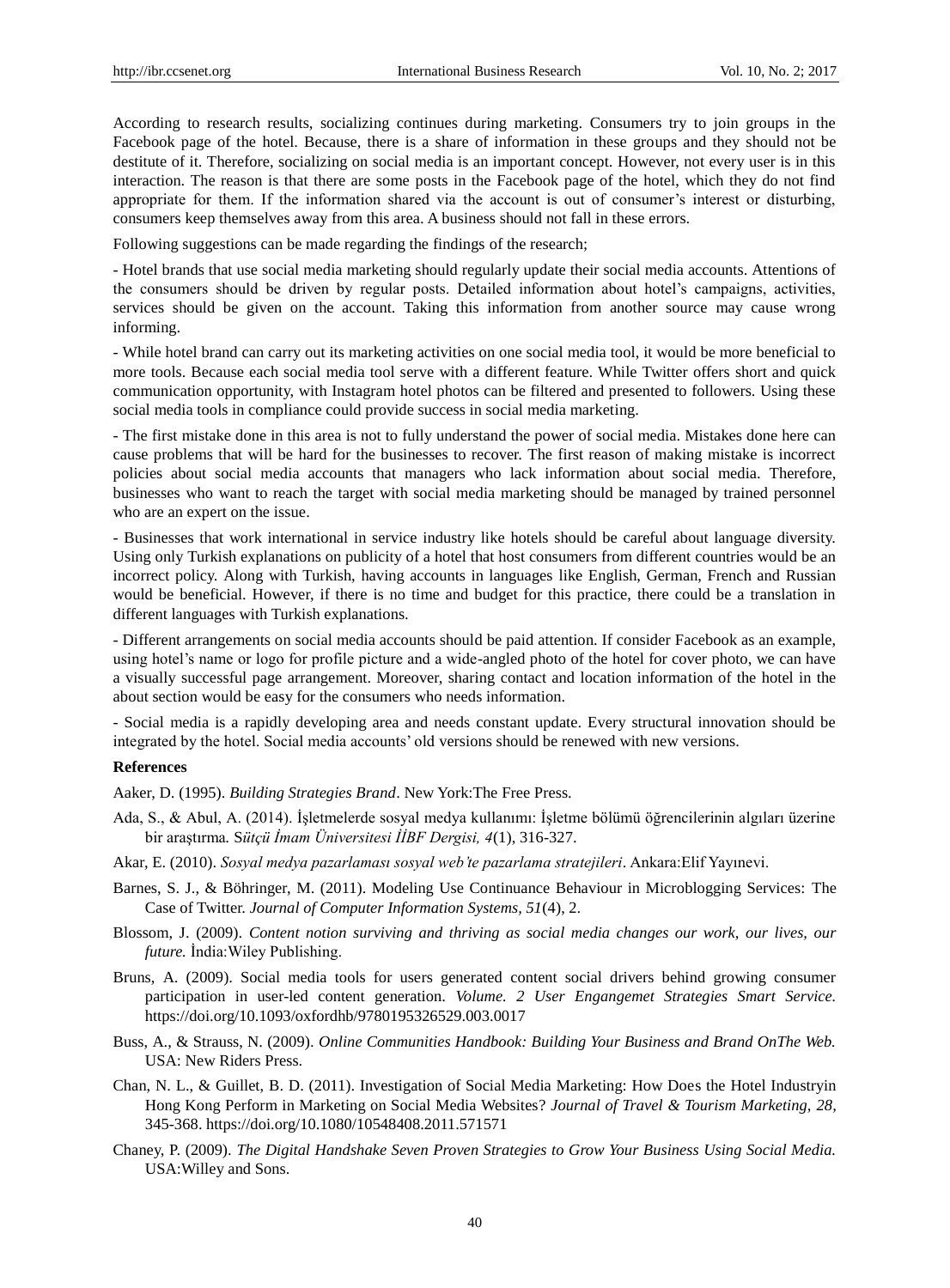- Chung, J. Y., & Buhalis, D. (2008). Information needs in online social networks. *Information Technology & Tourism, 10,* 267-281[. https://doi.org/10.3727/109830508788403123](https://doi.org/10.3727/109830508788403123)
- Clemons, K. (2009). The complex problem of monetizing virtual electronic social networks. *Decision Support Systems*, 46-56.<https://doi.org/10.1016/j.dss.2009.05.003>
- Çelik, S. (2009). *Hazsal ve Faydacı Tüketim.* İstanbul:Derin Yayınları.
- Dawson, S., & Kim, M. (2009). External and internal trigger cues of impulse buying online*. Direct Marketing: An International Journal, 3*(1), 20-34.<https://doi.org/10.1108/17505930910945714>
- Dholakia, U. M., Bagozzi, R. P., & Pearo, L. K. (2004). A social influence model of consumer participation in network- and small-group-based virtual communities. *International Journal of Research in Marketing, 21,*  241-163.<https://doi.org/10.1016/j.ijresmar.2003.12.004>
- Dilmen, N. E. (2012). *Sosyal paylaşım ağlarının reklam ve pazarlama disiplinleri içerisinde kullanımı*. İstanbul:Beta Basım Yayıncılık.
- Hagel, J., & Armstrong, A. G. (1997). *Net gain: Expanding markets through virtual communities.* Harvard Business School Press, Boston, MA; McKinsey & Company, Inc.
- Hess, J., & Story, J. (2005). Trust based commitment: multidimensional consumer-brand relationshi*p*. *The Journal of Consumer Marketing, 22*(6), 313-322.<https://doi.org/10.1108/07363760510623902>
- Hwang, Y. H., & Cho, Y. H. (2005). The influence of online community's functions on members' attitude toward the community and off-line meetings. *Korea Tourism and Leisure Research, 17*(4), 141-159.
- İslamoğlu, A. H., & Alnıaçık, Ü. (2013). *Sosyal Bilimlerde Araştırma Yöntemleri.* İstanbul:Beta Yayınları.
- Kang, J. (2011). *Social media marketing in hospitaly industry.* Ph.UMI:Iowa State University.
- Kara, T., & Özgen, E. (2012). *Sosyal medya akademi*. İstanbul:Beta Yayınları.
- Kasavana, M. L., Nusair, K., & Teodosic, K. (2010). Online social networking: redefining the human web. *Journal of Tourism and Hospitality Technology, 1*(1), 68-82[. https://doi.org/10.1108/17579881011023025](https://doi.org/10.1108/17579881011023025)
- Kırcova, İ. (2005). *İnternette pazarlama.* İstanbul:Beta Yayınları.
- Kim, W. G., Lee, C., & Hiemstra, S. J. (2004). Effects of an online virtual community on customer loyalty and travel product purchases. *Tourism Management, 25,* 343-355. [https://doi.org/10.1016/S0261-5177\(03\)00142-0](https://doi.org/10.1016/S0261-5177(03)00142-0)
- Kirby, J., & Marsden, P. (2006). *Connected Marketing: Tthe Viral, Buzz and Wordof Mouth Revolution*. Elsevier.
- Kirschenbaum, A. (2004). Generic sources of disaster communities: a social network approach. *International Journal of Sociology and Social Policy, 24*(10/11), 94-129.<https://doi.org/10.1108/01443330410791073>
- Kurtuluş, K. (2004). *Pazarlama Araştırmaları*. İstanbul: Literatür Yayıncılık.
- Mangold, G. W., & Faulds, J. D. (2009). Social media: The new hybrid element of the promotion mix. *Business Horizons, 52*(4), 357-365[. https://doi.org/10.1016/j.bushor.2009.03.002](https://doi.org/10.1016/j.bushor.2009.03.002)
- Miletsky, J. (2010). *Princibles of internet marketing,* Boston:Cengace Learning.
- Odabaşı, Y. (2006). *Tüketim Kültürü.* İstanbul:Sistem Yayıncılık.
- O'Shaughnessy, J., & O'Shaughnessy, N. J. (2007). Reply to criticisms of marketing, the consumer society and hedonism. *Eurepean Journal Of Marketing, 41*(1/2), 7-16[. https://doi.org/10.1108/03090560710718076](https://doi.org/10.1108/03090560710718076)
- Oskayabaş, K., & Yener, D. (2014). Online alışverişte tüketicilerin tercihleri etkileyen unsurların belirlenmesi. *Marmara Üniversitesi İktisadi İdari Bilimler Fakültesi*, *36*(1), 119-135.
- Özdemir, Ş., & Yaman, F. (2007). Hedonik Alışveriş Cinsiyete Göre Farklılaşması Üzerine Bir Araştırma. *Osmangazi Üniversitesi İktisadi İdari Bilimler Fakültesi, 2*(2), 81-91.
- Palmer, A., & Koenig-Levis, N. (2009). An experiential, social network based approach to direct marketing. *Direct Marketing: An International Journal, 3*(3), 162-176.
- Park, E. J., Funches, V., & Foxx, W. (2012). Apparel product attributes, web browsing, and e-impulse buying on shopping websites*. Journal of Business Research, 65*(11), 1583-1589. <https://doi.org/10.1016/j.jbusres.2011.02.043>
- Parsons, A. (2002). Non-functional motivies for online shoppers: Why we click. *The Journal Of Consumer Marketing, 87,* 256-286.